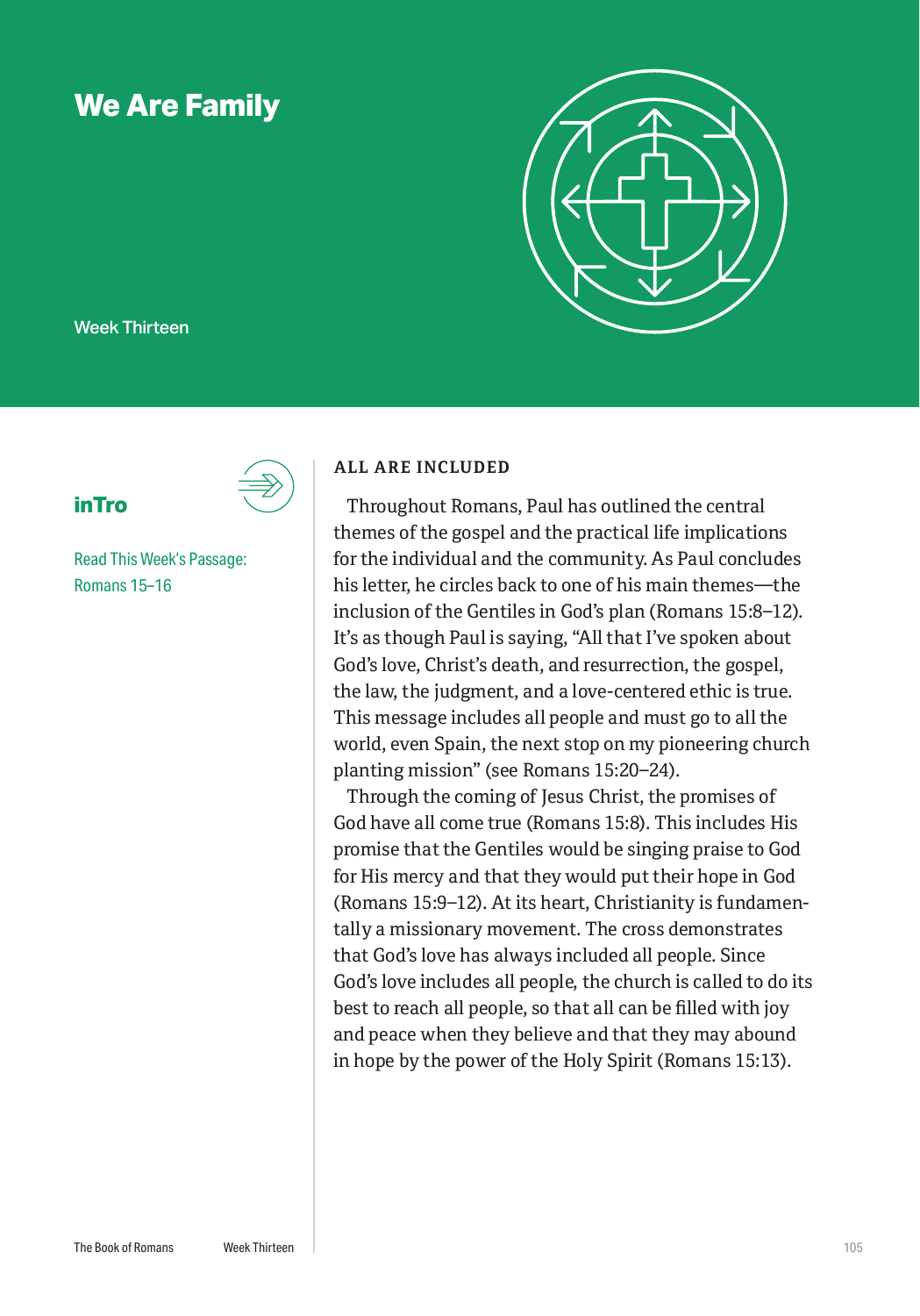

# **inScribe**

Write out Romans 15 from the Bible translation of your choice. If you are pressed for time, write out Romans 15:13. You may also rewrite the passage in your own words, or outline or mind-map the chapter.

| Write out R        |  |  |  |  |  |  |  |  |  |      |            |
|--------------------|--|--|--|--|--|--|--|--|--|------|------------|
| <b>Bible trans</b> |  |  |  |  |  |  |  |  |  |      |            |
| If you are p       |  |  |  |  |  |  |  |  |  |      |            |
| out Roman          |  |  |  |  |  |  |  |  |  |      |            |
| rewrite the        |  |  |  |  |  |  |  |  |  |      |            |
| words, or o        |  |  |  |  |  |  |  |  |  |      |            |
| the chapte         |  |  |  |  |  |  |  |  |  |      |            |
|                    |  |  |  |  |  |  |  |  |  |      |            |
|                    |  |  |  |  |  |  |  |  |  |      |            |
|                    |  |  |  |  |  |  |  |  |  |      |            |
|                    |  |  |  |  |  |  |  |  |  |      |            |
|                    |  |  |  |  |  |  |  |  |  |      |            |
|                    |  |  |  |  |  |  |  |  |  |      |            |
|                    |  |  |  |  |  |  |  |  |  |      |            |
|                    |  |  |  |  |  |  |  |  |  |      |            |
|                    |  |  |  |  |  |  |  |  |  |      |            |
|                    |  |  |  |  |  |  |  |  |  |      |            |
|                    |  |  |  |  |  |  |  |  |  |      |            |
|                    |  |  |  |  |  |  |  |  |  |      |            |
|                    |  |  |  |  |  |  |  |  |  |      |            |
|                    |  |  |  |  |  |  |  |  |  |      |            |
|                    |  |  |  |  |  |  |  |  |  |      |            |
|                    |  |  |  |  |  |  |  |  |  |      |            |
|                    |  |  |  |  |  |  |  |  |  |      |            |
|                    |  |  |  |  |  |  |  |  |  |      |            |
|                    |  |  |  |  |  |  |  |  |  |      |            |
|                    |  |  |  |  |  |  |  |  |  |      |            |
|                    |  |  |  |  |  |  |  |  |  |      |            |
|                    |  |  |  |  |  |  |  |  |  |      |            |
|                    |  |  |  |  |  |  |  |  |  |      |            |
|                    |  |  |  |  |  |  |  |  |  |      |            |
|                    |  |  |  |  |  |  |  |  |  |      |            |
|                    |  |  |  |  |  |  |  |  |  |      |            |
|                    |  |  |  |  |  |  |  |  |  |      | $\;$       |
|                    |  |  |  |  |  |  |  |  |  |      | $\epsilon$ |
|                    |  |  |  |  |  |  |  |  |  |      |            |
|                    |  |  |  |  |  |  |  |  |  |      |            |
|                    |  |  |  |  |  |  |  |  |  |      |            |
|                    |  |  |  |  |  |  |  |  |  |      | $\alpha$   |
|                    |  |  |  |  |  |  |  |  |  |      | $\,$       |
| We Are Family      |  |  |  |  |  |  |  |  |  | .106 |            |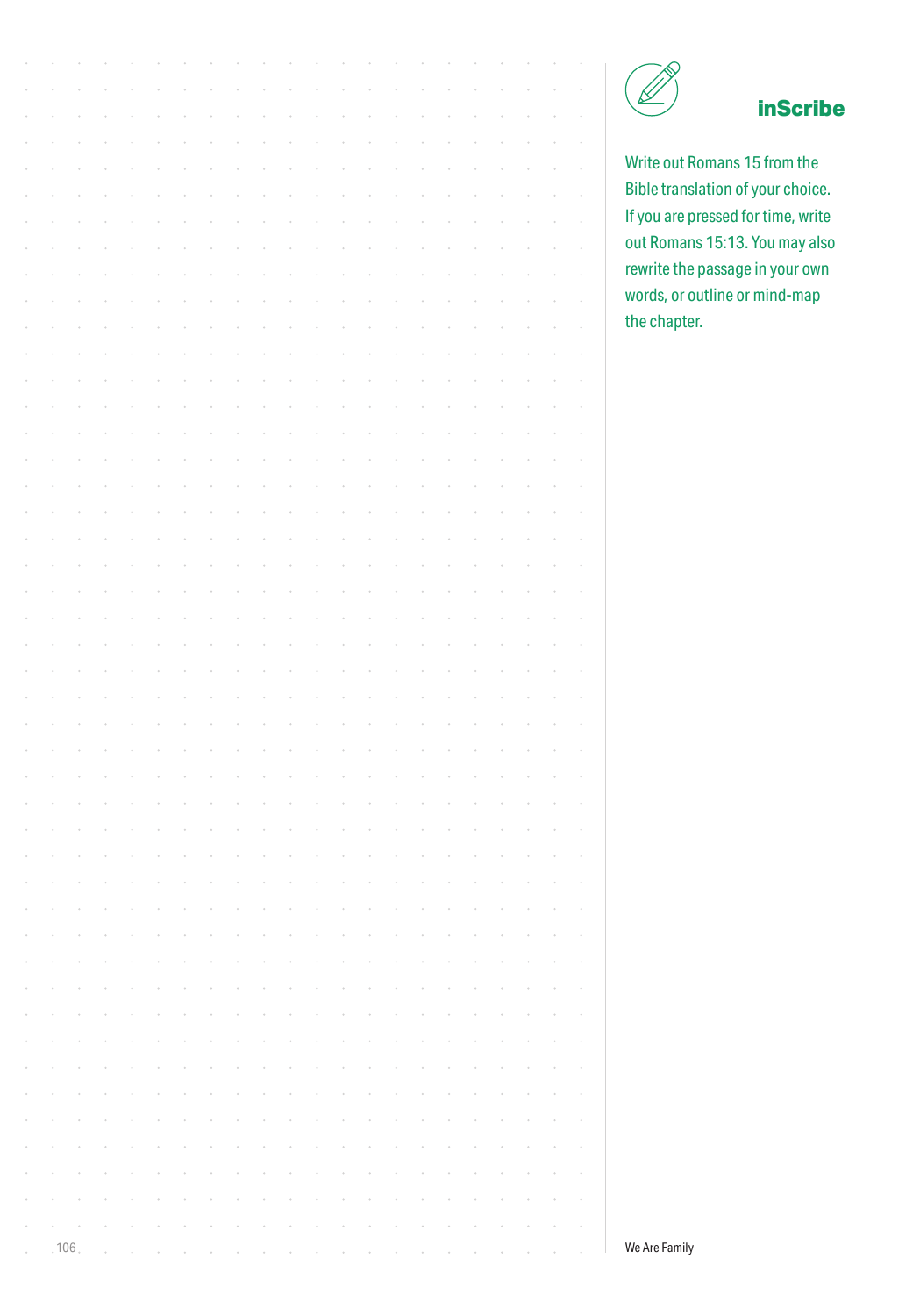#### **inGest**



| <b>inGest</b>                       |               |  |  |  |  |  |  |  |  |  |     |  |
|-------------------------------------|---------------|--|--|--|--|--|--|--|--|--|-----|--|
|                                     |               |  |  |  |  |  |  |  |  |  |     |  |
| Go back to your scribed text and    |               |  |  |  |  |  |  |  |  |  |     |  |
|                                     |               |  |  |  |  |  |  |  |  |  |     |  |
| study the passage.                  |               |  |  |  |  |  |  |  |  |  |     |  |
|                                     |               |  |  |  |  |  |  |  |  |  |     |  |
| <b>Circle</b> repeated words/       |               |  |  |  |  |  |  |  |  |  |     |  |
| phrases/ideas                       |               |  |  |  |  |  |  |  |  |  |     |  |
|                                     |               |  |  |  |  |  |  |  |  |  |     |  |
| <b>Underline</b> words/phrases that |               |  |  |  |  |  |  |  |  |  |     |  |
| are important and have meaning      |               |  |  |  |  |  |  |  |  |  |     |  |
|                                     |               |  |  |  |  |  |  |  |  |  |     |  |
| to you                              |               |  |  |  |  |  |  |  |  |  |     |  |
|                                     |               |  |  |  |  |  |  |  |  |  |     |  |
| Draw Arrows to connect words/       |               |  |  |  |  |  |  |  |  |  |     |  |
| phrases to other associated or      |               |  |  |  |  |  |  |  |  |  |     |  |
| related words/phrases               |               |  |  |  |  |  |  |  |  |  |     |  |
|                                     |               |  |  |  |  |  |  |  |  |  |     |  |
| What special insights do your       |               |  |  |  |  |  |  |  |  |  |     |  |
| marks seem overall to point to?     |               |  |  |  |  |  |  |  |  |  |     |  |
|                                     |               |  |  |  |  |  |  |  |  |  |     |  |
|                                     |               |  |  |  |  |  |  |  |  |  |     |  |
|                                     |               |  |  |  |  |  |  |  |  |  |     |  |
|                                     | →             |  |  |  |  |  |  |  |  |  |     |  |
| Memorize your favorite verse        |               |  |  |  |  |  |  |  |  |  |     |  |
| in Romans 15-16. Write it out       |               |  |  |  |  |  |  |  |  |  |     |  |
|                                     |               |  |  |  |  |  |  |  |  |  |     |  |
| multiple times to help with         |               |  |  |  |  |  |  |  |  |  |     |  |
| memorization.                       |               |  |  |  |  |  |  |  |  |  |     |  |
|                                     |               |  |  |  |  |  |  |  |  |  |     |  |
| In what ways does your church       |               |  |  |  |  |  |  |  |  |  |     |  |
| reflect the missional attitude of   |               |  |  |  |  |  |  |  |  |  |     |  |
| the early church?                   |               |  |  |  |  |  |  |  |  |  |     |  |
|                                     |               |  |  |  |  |  |  |  |  |  |     |  |
|                                     |               |  |  |  |  |  |  |  |  |  |     |  |
|                                     |               |  |  |  |  |  |  |  |  |  |     |  |
|                                     |               |  |  |  |  |  |  |  |  |  |     |  |
|                                     |               |  |  |  |  |  |  |  |  |  |     |  |
|                                     |               |  |  |  |  |  |  |  |  |  |     |  |
|                                     |               |  |  |  |  |  |  |  |  |  |     |  |
|                                     |               |  |  |  |  |  |  |  |  |  |     |  |
|                                     |               |  |  |  |  |  |  |  |  |  |     |  |
|                                     |               |  |  |  |  |  |  |  |  |  |     |  |
|                                     |               |  |  |  |  |  |  |  |  |  |     |  |
| Read more at                        |               |  |  |  |  |  |  |  |  |  |     |  |
| www.inversebible.org/rom13-3        |               |  |  |  |  |  |  |  |  |  |     |  |
|                                     |               |  |  |  |  |  |  |  |  |  |     |  |
|                                     |               |  |  |  |  |  |  |  |  |  |     |  |
| The Book of Romans                  | Week Thirteen |  |  |  |  |  |  |  |  |  | 107 |  |
|                                     |               |  |  |  |  |  |  |  |  |  |     |  |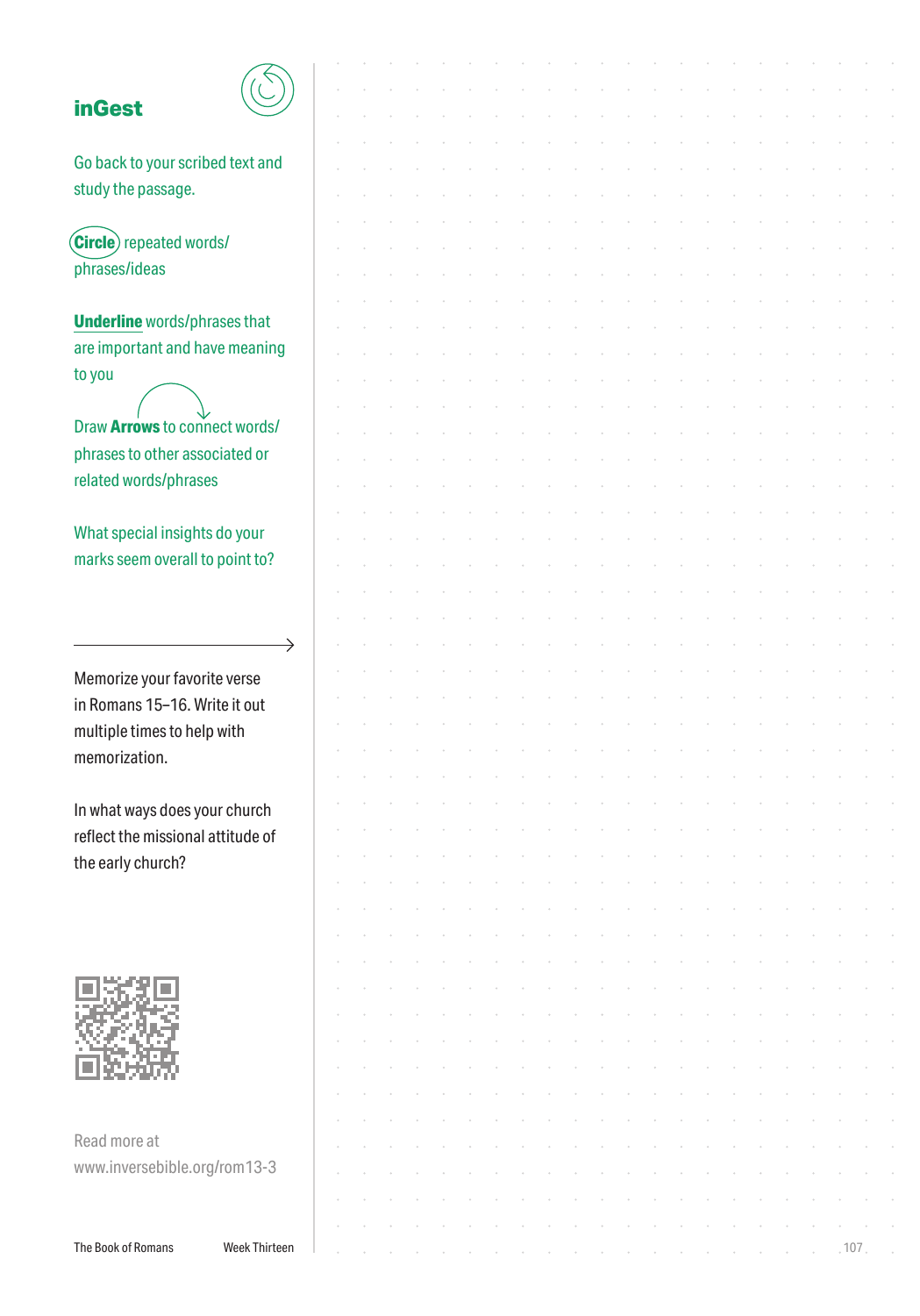

 $\leftarrow$ 

### **inTerpret**

After looking at your scribed and annotated text, what special insights do your marks seem to point to overall?

What questions emerge after studying this passage? What parts are difficult?

What other principles and conclusions do you find?

How should exclusivity and inclusivity be differentiated in the church?



Read more at www.inversebible.org/rom13-4

**108 We Are Family** in the contract of the contract of the contract of the contract of the contract of the contract of the contract of the contract of the contract of the contract of the contract of the contract of the con

|        |        |        |        |        |        |        |                                                     |                 | and a complete the complete state of the complete state of the complete state of the complete state of the complete state of the complete state of the complete state of the complete state of the complete state of the compl |        |        |        |        |        |        |                                                             |        |               |        |        |
|--------|--------|--------|--------|--------|--------|--------|-----------------------------------------------------|-----------------|--------------------------------------------------------------------------------------------------------------------------------------------------------------------------------------------------------------------------------|--------|--------|--------|--------|--------|--------|-------------------------------------------------------------|--------|---------------|--------|--------|
| $\sim$ | $\sim$ | $\sim$ | $\sim$ | $\sim$ | $\sim$ | $\sim$ |                                                     | and the control | $\mathcal{A}(\mathcal{A})$ and $\mathcal{A}(\mathcal{A})$ and $\mathcal{A}(\mathcal{A})$                                                                                                                                       |        |        | $\sim$ | $\sim$ | $\sim$ | $\sim$ | $\mathcal{A}^{\mathcal{A}}$ and $\mathcal{A}^{\mathcal{A}}$ |        | $\sim$        | $\sim$ | $\sim$ |
| $\sim$ | $\sim$ | $\sim$ | $\sim$ | $\sim$ | $\sim$ | $\sim$ | $\sim$                                              | $\sim$          | $\mathcal{A}$ and $\mathcal{A}$ are $\mathcal{A}$ .                                                                                                                                                                            |        | $\sim$ | $\sim$ | $\sim$ | $\sim$ | $\sim$ | $\sim$                                                      | $\sim$ | $\sim$        | $\sim$ | $\sim$ |
| $\sim$ | $\sim$ | $\sim$ | $\sim$ | $\sim$ | $\sim$ | $\sim$ | $\sim$                                              | $\sim$          | $\mathcal{A}^{\mathcal{A}}$ and $\mathcal{A}^{\mathcal{A}}$                                                                                                                                                                    | $\sim$ | $\sim$ | $\sim$ | $\sim$ | $\sim$ | $\sim$ | $\sim$                                                      | $\sim$ | $\sim$        | $\sim$ | $\sim$ |
| $\sim$ | $\sim$ | $\sim$ | $\sim$ | $\sim$ | $\sim$ | $\sim$ | $\sim$                                              | $\sim$          | $\mathcal{A}^{\mathcal{A}}$ and $\mathcal{A}^{\mathcal{A}}$ and $\mathcal{A}^{\mathcal{A}}$                                                                                                                                    |        | $\sim$ | $\sim$ | $\sim$ | $\sim$ | $\sim$ | $\sim$                                                      | $\sim$ | $\sim$        | $\sim$ | $\sim$ |
| $\sim$ | $\sim$ | $\sim$ | $\sim$ | $\sim$ | $\sim$ |        | $\mathcal{A}$ and $\mathcal{A}$ are $\mathcal{A}$ . |                 | $\mathcal{A}(\mathcal{A})$ and $\mathcal{A}(\mathcal{A})$                                                                                                                                                                      |        |        |        |        |        |        |                                                             | $\sim$ | and the state |        | $\sim$ |
|        |        |        |        |        |        |        |                                                     |                 |                                                                                                                                                                                                                                |        |        |        |        |        |        |                                                             |        |               |        |        |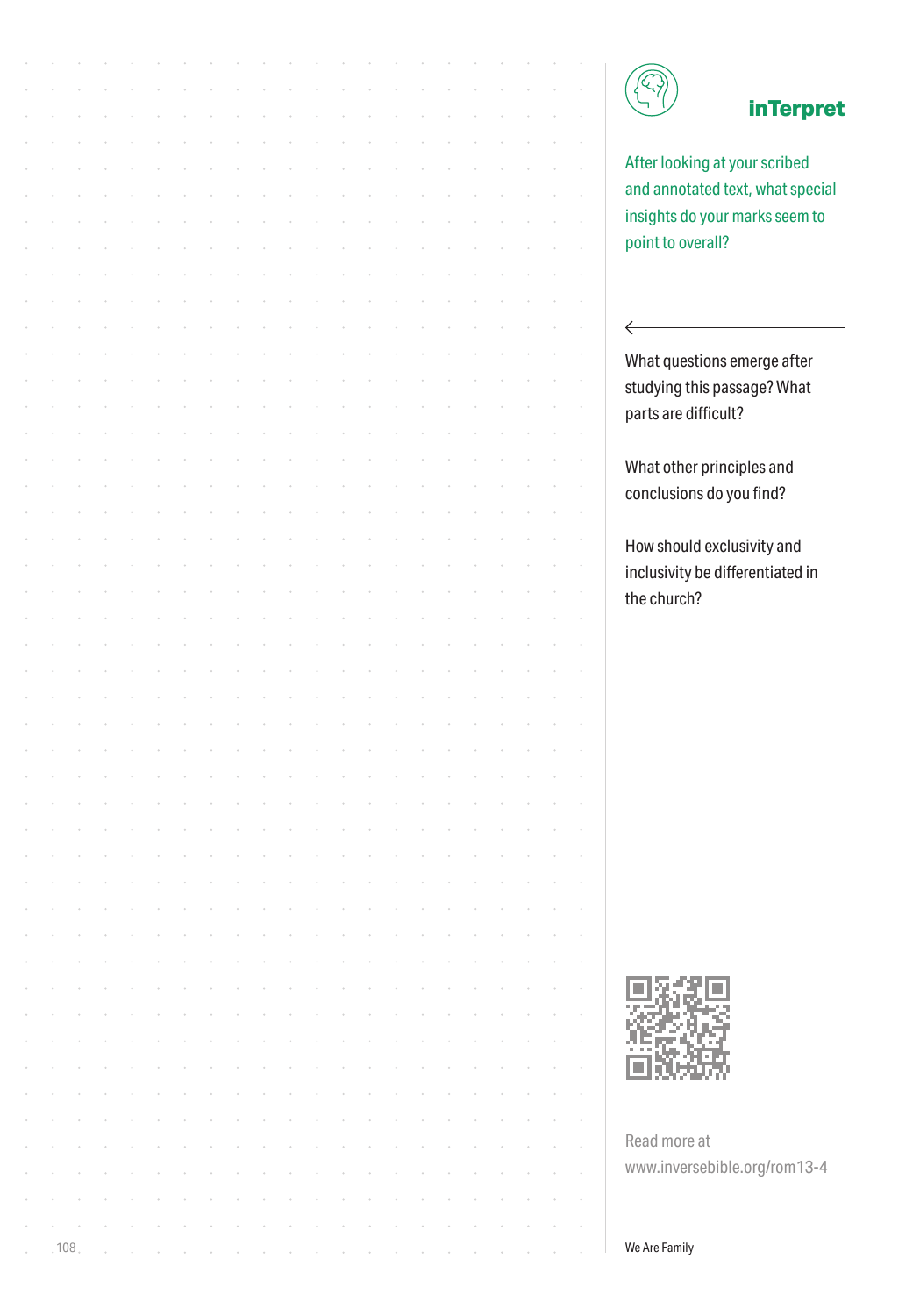| <b>inSpect</b>                 |               |  |  |  |  |  |  |  |  |  |     |  |
|--------------------------------|---------------|--|--|--|--|--|--|--|--|--|-----|--|
|                                |               |  |  |  |  |  |  |  |  |  |     |  |
| What relationship do the       |               |  |  |  |  |  |  |  |  |  |     |  |
|                                |               |  |  |  |  |  |  |  |  |  |     |  |
| following verses have with     |               |  |  |  |  |  |  |  |  |  |     |  |
| the primary passage?           |               |  |  |  |  |  |  |  |  |  |     |  |
|                                |               |  |  |  |  |  |  |  |  |  |     |  |
| Isaiah 2:2-4                   |               |  |  |  |  |  |  |  |  |  |     |  |
| Isaiah 19:23-25                |               |  |  |  |  |  |  |  |  |  |     |  |
| Galatians 3:26-29              |               |  |  |  |  |  |  |  |  |  |     |  |
| Ephesians 2:11-22              |               |  |  |  |  |  |  |  |  |  |     |  |
|                                |               |  |  |  |  |  |  |  |  |  |     |  |
|                                |               |  |  |  |  |  |  |  |  |  |     |  |
|                                |               |  |  |  |  |  |  |  |  |  |     |  |
|                                | $\rightarrow$ |  |  |  |  |  |  |  |  |  |     |  |
| What other parables come to    |               |  |  |  |  |  |  |  |  |  |     |  |
| mind about reaching the world  |               |  |  |  |  |  |  |  |  |  |     |  |
| with the message of salvation? |               |  |  |  |  |  |  |  |  |  |     |  |
|                                |               |  |  |  |  |  |  |  |  |  |     |  |
|                                |               |  |  |  |  |  |  |  |  |  |     |  |
|                                |               |  |  |  |  |  |  |  |  |  |     |  |
|                                |               |  |  |  |  |  |  |  |  |  |     |  |
|                                |               |  |  |  |  |  |  |  |  |  |     |  |
|                                |               |  |  |  |  |  |  |  |  |  |     |  |
|                                |               |  |  |  |  |  |  |  |  |  |     |  |
|                                |               |  |  |  |  |  |  |  |  |  |     |  |
|                                |               |  |  |  |  |  |  |  |  |  |     |  |
|                                |               |  |  |  |  |  |  |  |  |  |     |  |
|                                |               |  |  |  |  |  |  |  |  |  |     |  |
|                                |               |  |  |  |  |  |  |  |  |  |     |  |
|                                |               |  |  |  |  |  |  |  |  |  |     |  |
|                                |               |  |  |  |  |  |  |  |  |  |     |  |
|                                |               |  |  |  |  |  |  |  |  |  |     |  |
|                                |               |  |  |  |  |  |  |  |  |  |     |  |
|                                |               |  |  |  |  |  |  |  |  |  |     |  |
|                                |               |  |  |  |  |  |  |  |  |  |     |  |
|                                |               |  |  |  |  |  |  |  |  |  |     |  |
|                                |               |  |  |  |  |  |  |  |  |  |     |  |
|                                |               |  |  |  |  |  |  |  |  |  |     |  |
|                                |               |  |  |  |  |  |  |  |  |  |     |  |
|                                |               |  |  |  |  |  |  |  |  |  |     |  |
|                                |               |  |  |  |  |  |  |  |  |  |     |  |
|                                |               |  |  |  |  |  |  |  |  |  |     |  |
| Review your memorized verse    |               |  |  |  |  |  |  |  |  |  |     |  |
| from Romans 15-16.             |               |  |  |  |  |  |  |  |  |  |     |  |
|                                |               |  |  |  |  |  |  |  |  |  |     |  |
|                                |               |  |  |  |  |  |  |  |  |  |     |  |
| The Book of Romans             | Week Thirteen |  |  |  |  |  |  |  |  |  | 109 |  |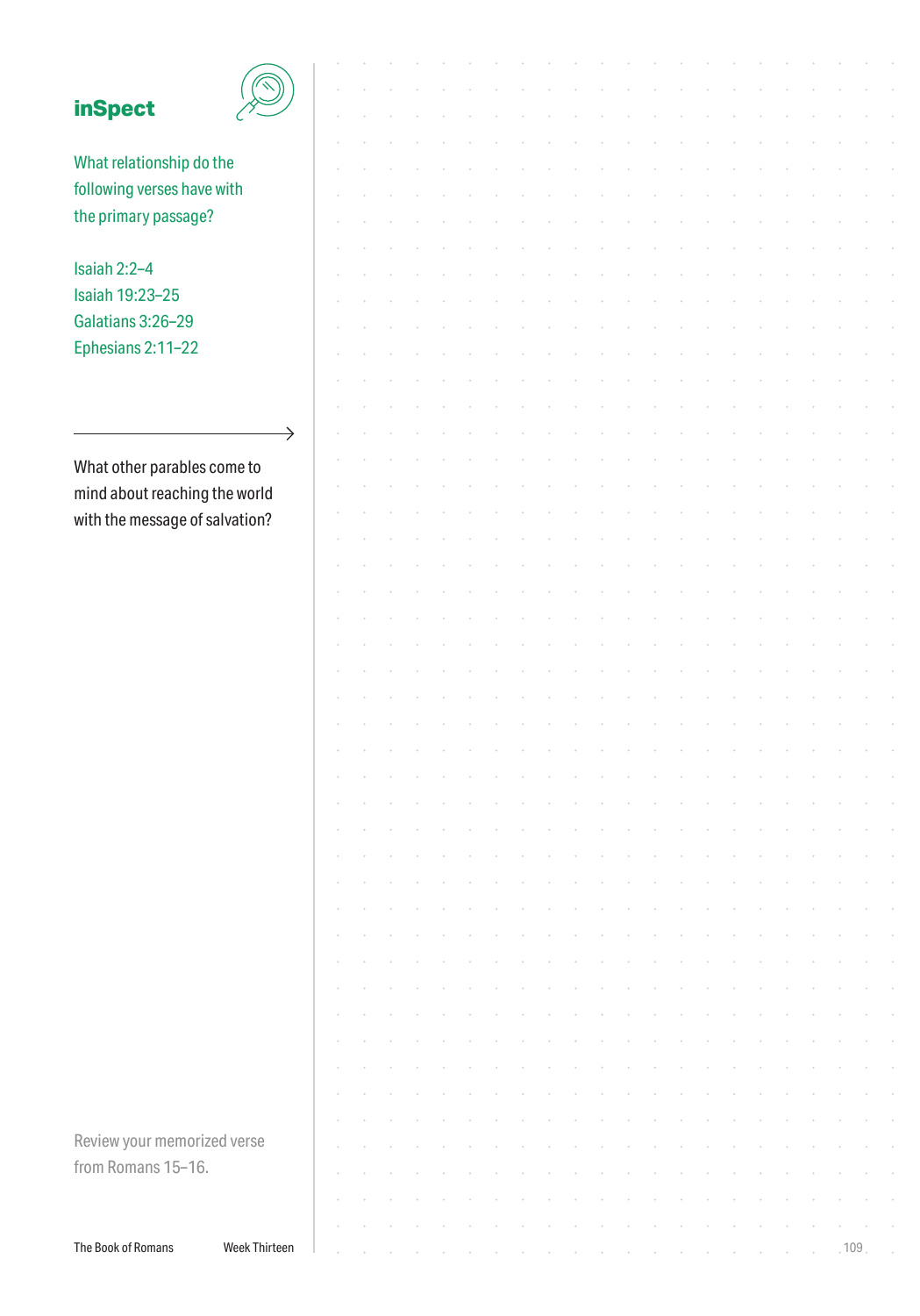|      |  |  |  |  |  |  |  |  |  |  | <b>inVite</b>                                                  |
|------|--|--|--|--|--|--|--|--|--|--|----------------------------------------------------------------|
|      |  |  |  |  |  |  |  |  |  |  |                                                                |
|      |  |  |  |  |  |  |  |  |  |  |                                                                |
|      |  |  |  |  |  |  |  |  |  |  | Meditate on Romans 15-16 again<br>and look for where Jesus is. |
|      |  |  |  |  |  |  |  |  |  |  |                                                                |
|      |  |  |  |  |  |  |  |  |  |  |                                                                |
|      |  |  |  |  |  |  |  |  |  |  |                                                                |
|      |  |  |  |  |  |  |  |  |  |  | $\Leftarrow$                                                   |
|      |  |  |  |  |  |  |  |  |  |  | In what ways could you cultivate a                             |
|      |  |  |  |  |  |  |  |  |  |  | family-like culture in the church?                             |
|      |  |  |  |  |  |  |  |  |  |  |                                                                |
|      |  |  |  |  |  |  |  |  |  |  | How do you see Jesus differently                               |
|      |  |  |  |  |  |  |  |  |  |  | or see Him again?                                              |
|      |  |  |  |  |  |  |  |  |  |  |                                                                |
|      |  |  |  |  |  |  |  |  |  |  | Prayer: How do you respond to                                  |
|      |  |  |  |  |  |  |  |  |  |  | seeing Jesus in this way?                                      |
|      |  |  |  |  |  |  |  |  |  |  |                                                                |
|      |  |  |  |  |  |  |  |  |  |  |                                                                |
|      |  |  |  |  |  |  |  |  |  |  |                                                                |
|      |  |  |  |  |  |  |  |  |  |  |                                                                |
|      |  |  |  |  |  |  |  |  |  |  |                                                                |
|      |  |  |  |  |  |  |  |  |  |  |                                                                |
|      |  |  |  |  |  |  |  |  |  |  |                                                                |
|      |  |  |  |  |  |  |  |  |  |  |                                                                |
|      |  |  |  |  |  |  |  |  |  |  |                                                                |
|      |  |  |  |  |  |  |  |  |  |  |                                                                |
|      |  |  |  |  |  |  |  |  |  |  |                                                                |
|      |  |  |  |  |  |  |  |  |  |  |                                                                |
|      |  |  |  |  |  |  |  |  |  |  |                                                                |
|      |  |  |  |  |  |  |  |  |  |  |                                                                |
|      |  |  |  |  |  |  |  |  |  |  |                                                                |
|      |  |  |  |  |  |  |  |  |  |  |                                                                |
|      |  |  |  |  |  |  |  |  |  |  |                                                                |
|      |  |  |  |  |  |  |  |  |  |  |                                                                |
|      |  |  |  |  |  |  |  |  |  |  |                                                                |
|      |  |  |  |  |  |  |  |  |  |  |                                                                |
|      |  |  |  |  |  |  |  |  |  |  |                                                                |
|      |  |  |  |  |  |  |  |  |  |  |                                                                |
|      |  |  |  |  |  |  |  |  |  |  |                                                                |
|      |  |  |  |  |  |  |  |  |  |  |                                                                |
|      |  |  |  |  |  |  |  |  |  |  | Read more at                                                   |
|      |  |  |  |  |  |  |  |  |  |  | www.inversebible.org/rom13-6                                   |
|      |  |  |  |  |  |  |  |  |  |  |                                                                |
|      |  |  |  |  |  |  |  |  |  |  |                                                                |
| .110 |  |  |  |  |  |  |  |  |  |  | We Are Family                                                  |
|      |  |  |  |  |  |  |  |  |  |  |                                                                |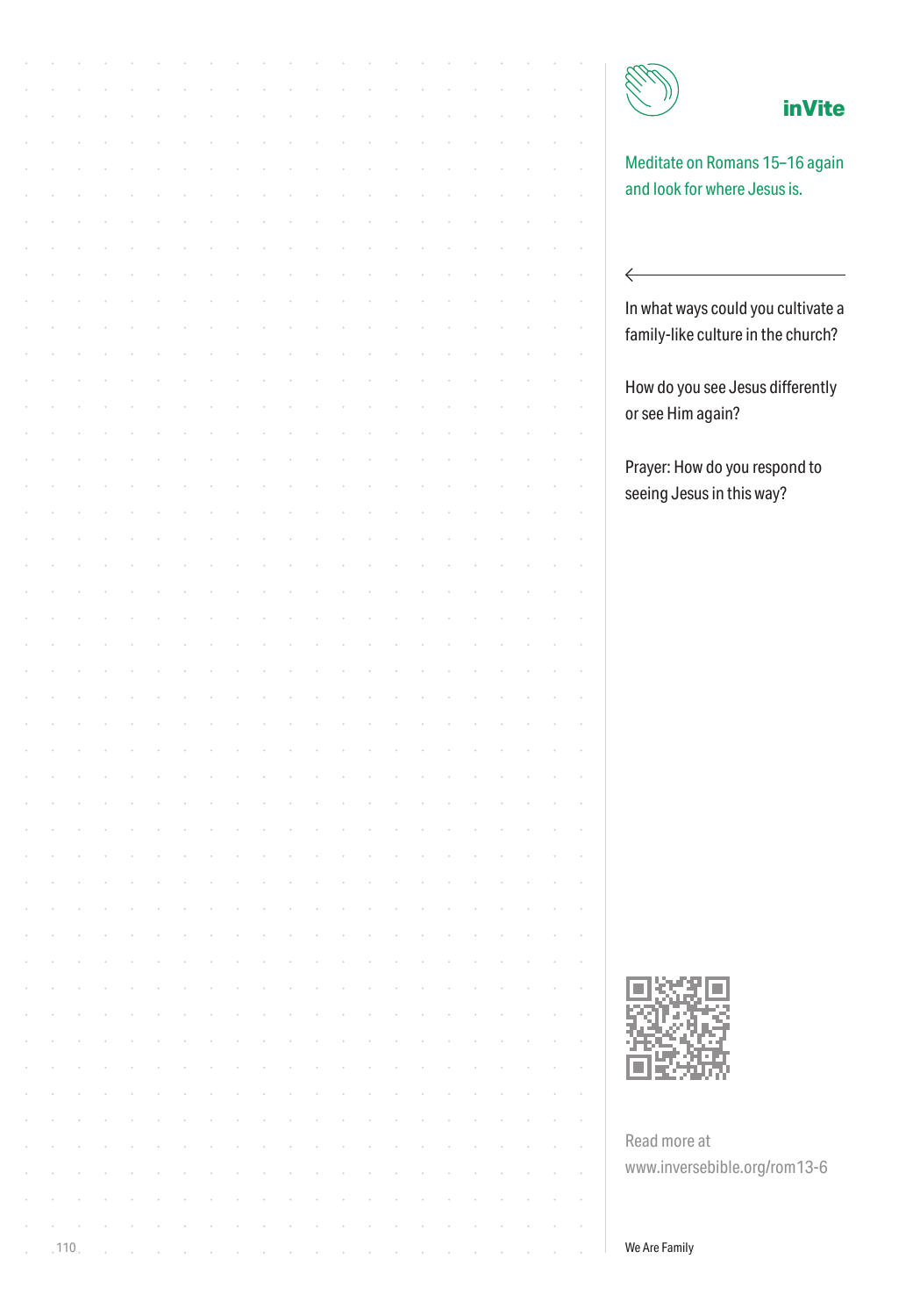| <b>inSight</b>                    |               |  |  |  |  |  |  |  |  |  |     |  |
|-----------------------------------|---------------|--|--|--|--|--|--|--|--|--|-----|--|
|                                   |               |  |  |  |  |  |  |  |  |  |     |  |
| Review the memory verse.          |               |  |  |  |  |  |  |  |  |  |     |  |
| How does it apply to your         |               |  |  |  |  |  |  |  |  |  |     |  |
| life this week?                   |               |  |  |  |  |  |  |  |  |  |     |  |
|                                   |               |  |  |  |  |  |  |  |  |  |     |  |
|                                   |               |  |  |  |  |  |  |  |  |  |     |  |
|                                   |               |  |  |  |  |  |  |  |  |  |     |  |
|                                   | $\rightarrow$ |  |  |  |  |  |  |  |  |  |     |  |
| After this entire lesson's study, |               |  |  |  |  |  |  |  |  |  |     |  |
| what personal applications are    |               |  |  |  |  |  |  |  |  |  |     |  |
| you convicted of in your life?    |               |  |  |  |  |  |  |  |  |  |     |  |
|                                   |               |  |  |  |  |  |  |  |  |  |     |  |
| What practical applications can   |               |  |  |  |  |  |  |  |  |  |     |  |
| you make for discipleship?        |               |  |  |  |  |  |  |  |  |  |     |  |
|                                   |               |  |  |  |  |  |  |  |  |  |     |  |
|                                   |               |  |  |  |  |  |  |  |  |  |     |  |
|                                   |               |  |  |  |  |  |  |  |  |  |     |  |
|                                   |               |  |  |  |  |  |  |  |  |  |     |  |
|                                   |               |  |  |  |  |  |  |  |  |  |     |  |
|                                   |               |  |  |  |  |  |  |  |  |  |     |  |
|                                   |               |  |  |  |  |  |  |  |  |  |     |  |
|                                   |               |  |  |  |  |  |  |  |  |  |     |  |
|                                   |               |  |  |  |  |  |  |  |  |  |     |  |
|                                   |               |  |  |  |  |  |  |  |  |  |     |  |
|                                   |               |  |  |  |  |  |  |  |  |  |     |  |
|                                   |               |  |  |  |  |  |  |  |  |  |     |  |
|                                   |               |  |  |  |  |  |  |  |  |  |     |  |
|                                   |               |  |  |  |  |  |  |  |  |  |     |  |
|                                   |               |  |  |  |  |  |  |  |  |  |     |  |
|                                   |               |  |  |  |  |  |  |  |  |  |     |  |
|                                   |               |  |  |  |  |  |  |  |  |  |     |  |
|                                   |               |  |  |  |  |  |  |  |  |  |     |  |
|                                   |               |  |  |  |  |  |  |  |  |  |     |  |
|                                   |               |  |  |  |  |  |  |  |  |  |     |  |
|                                   |               |  |  |  |  |  |  |  |  |  |     |  |
|                                   |               |  |  |  |  |  |  |  |  |  |     |  |
|                                   |               |  |  |  |  |  |  |  |  |  |     |  |
|                                   |               |  |  |  |  |  |  |  |  |  |     |  |
|                                   |               |  |  |  |  |  |  |  |  |  |     |  |
|                                   |               |  |  |  |  |  |  |  |  |  |     |  |
| Read more inSight from the        |               |  |  |  |  |  |  |  |  |  |     |  |
| Spirit of Prophecy at             |               |  |  |  |  |  |  |  |  |  |     |  |
| www.inversebible.org/rom13-7      |               |  |  |  |  |  |  |  |  |  |     |  |
|                                   |               |  |  |  |  |  |  |  |  |  |     |  |
|                                   |               |  |  |  |  |  |  |  |  |  |     |  |
| The Book of Romans                | Week Thirteen |  |  |  |  |  |  |  |  |  | 111 |  |